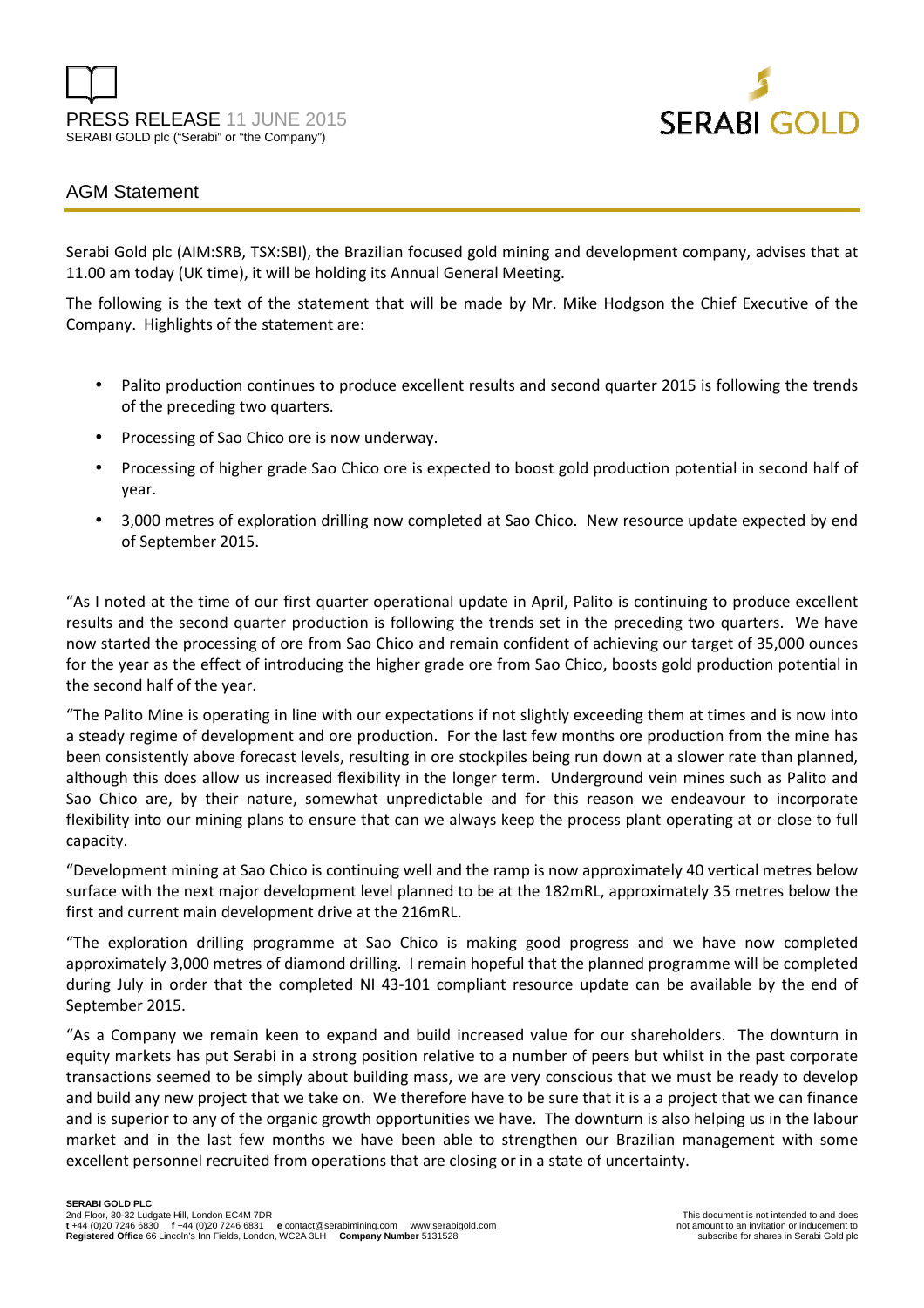



"At the time that we issued our first quarter financial results in May 2015, I noted that the weakening of the Brazilian Real was assisting the Company in managing its cost base and notwithstanding a series of successive rises in interest rates since October 2014, with interest rates now at six year highs, the currency has remained relatively weak. The central bank has been increasing rates for the past two years as it seeks to rein in rising inflation but this in turn implies increases in local prices. In addition the government is seeking to cut its expenditure and increase revenues and, through reductions in subsidies, the costs of fuel and power have been increasing.

"The last twelve months have been very rewarding for me as the Company continues to deliver against the milestones that it has set. Palito entered Commercial Production in July 2014 and we hope to have Sao Chico in a similar position in the coming months. The transformation of Sao Chico from an exploration project into a mining operation in a relative short space of time demonstrates the positive relationships and support that we receive from the Brazilian regulatory authorities. I have been involved with many mining operations around the world and I struggle to think of other jurisdictions where we could have got a mine similar to Sao Chico into production in the time frames that have been achieved.

"Before closing I would like to acknowledge again the support and commitment of our major shareholder, Fratelli Investments. They continue to be a strong supporter and share in management's belief and vision for Serabi. I also express my gratitude to our staff. I am very fortunate to have a loyal and experienced team. We have low staff turnover and I can only put this down to creating a work environment that whilst challenging is rewarding and has brought people together with a strong sense of common purpose.

"I am looking forward to the challenges that the next twelve months bring and am sure that the faith that our shareholders have shown will be rewarded"

## **Enquiries**

**SERABI GOLD plc Michael Hodgson t** +44 (0)20 7246 6830

Finance Director **m** +44 (0)7710 151692

Chief Executive **m** +44 (0)7799 473621 **Clive Line t** +44 (0)20 7246 6830

**e** contact@serabigold.com

www.serabigold.com

#### **BEAUMONT CORNISH Limited**

**Nominated Adviser & Financial Adviser** 

Roland Cornish **t** +44 (0)20 7628 3396 Michael Cornish **t** +44 (0)20 7628 3396

## **PEEL HUNT LLP**

**UK Broker**

Matthew Armitt **t** +44 (0)20 7418 9000 Ross Allister **t** +44 (0)20 7418 9000

## **Blytheweigh UK Financial PR**

Tim Blythe **t** +44 (0)20 7138 3204 **m** +44 7816 924626 Halimah Hussain **t** +44 (0)20 7138 3203 **m** +44 7725 978141

Copies of this release are available from the Company's website at **www.serabigold.com** 

#### **Forward-looking statements**

Certain statements in this announcement are, or may be deemed to be, forward looking statements. Forward looking statements are identified by their use of terms and phrase such as ''believe'', ''could'', "should" ''envisage'', ''estimate'', ''intend'', ''may'', ''plan'', ''will'' or the negative of those, variations or comparable expressions, including references to assumptions. These forward looking statements are not based on historical facts but rather<br>on the Directors' current expectations and assumptions regarding the Company's future<br>growth, results of operations, performance, f the amount, nature and sources of funding thereof), competitive advantages, business prospects and opportunities. Such forward looking statements reflect the Directors' current beliefs and assumptions and are based on information currently available to the Directors.

A number of factors could cause actual results to differ materially from the results discussed in the forward looking statements including risks associated with vulnerability to general economic and business conditions, competition, environmental and other regulatory changes, actions by governmental authorities, the availability of capital markets, reliance on key personnel, uninsured and underinsured losses and other factors, many of which are beyond the control of the Company. Although any forward looking statements contained in this announcement are based upon what the Directors believe to be reasonable assumptions, the Company cannot assure investors that actual results will be consistent with such forward looking statements.

#### **SERABI GOLD PLC**

2nd Floor, 30-32 Ludgate Hill, London EC4M 7DR<br>t +44 (0)20 7246 6830 f +44 (0)20 7246 6831 e contact@serabimining.com www.serabigold.com not amount to an invitation or inducement to **Registered Office** 6630 f +44 (0)20 7246 6831 **e** contact@serabimining.com www.serabigold.com in the contact of inducement to an invitation or inducement to the contact of the contact **e** contact @serabimining.com www.se